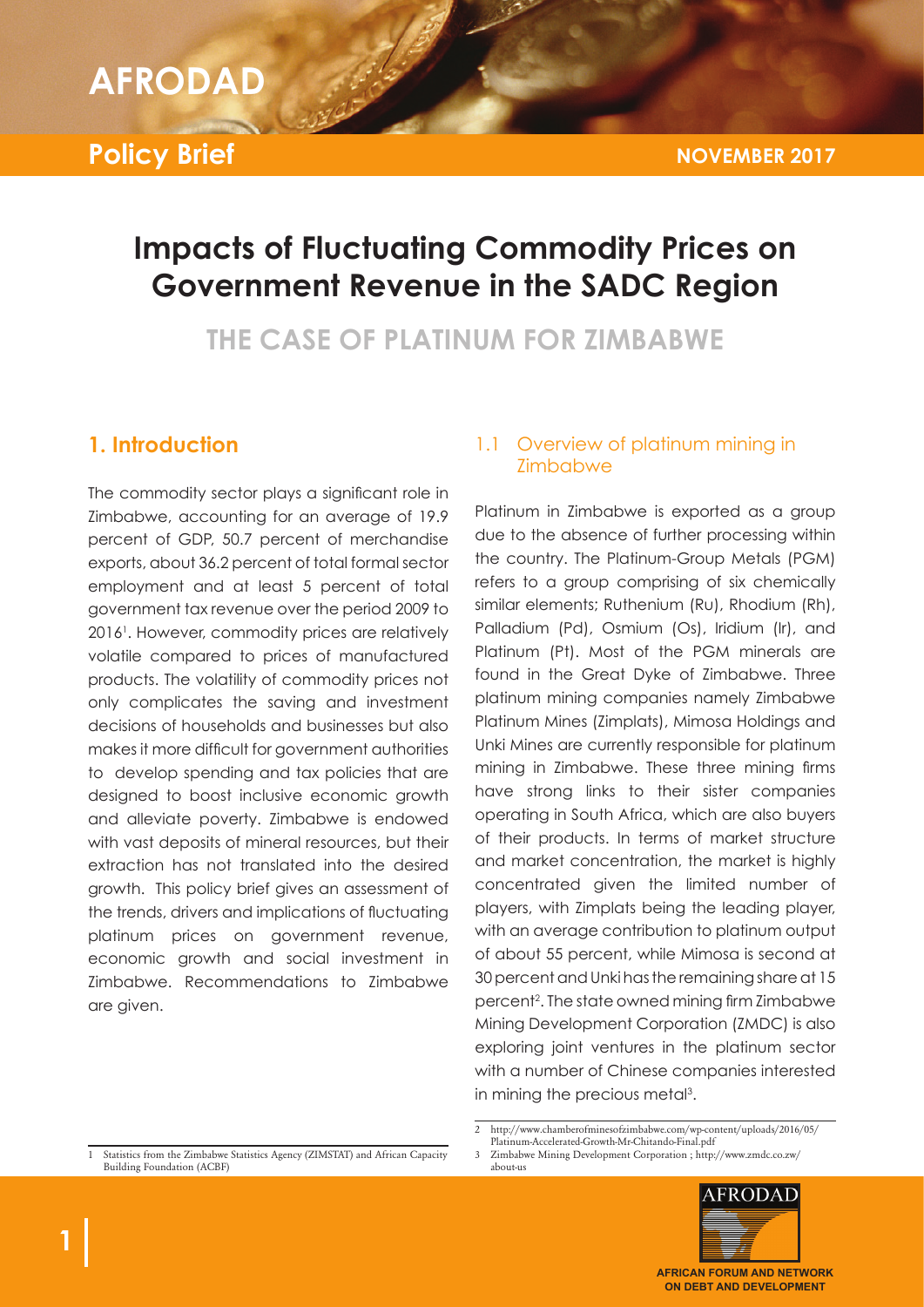### 1.2 Drivers of platinum price fluctuations

Platinum price fluctuations have been underpinned by several factors which include demand for industrial, jewellery, chemical, petroleum, electrical, glass, investment, and automotive uses. Global economic expansion driven mainly by China, the world's largest consumer of platinum and less attractive returns on stock and bond markets saw platinum prices souring over the period 2003-2008. However, the global economic crisis encountered in the middle of 2008 resulted in platinum prices plummeting in six months by almost 60 percent from a peak of US\$2052.45 per ounce in May 2008 to US\$840.30 per ounce in November 2008. The slowing down of the world economy over the recent past, combined with the decline in the auto catalyst demand for platinum, appreciation of the USD, expectations of U.S. interest rate increases, and lower financial risks associated with declining oil prices reduced investor demand for platinum and helped lower platinum prices. On the other hand, the supply of platinum has been rugged over the period 2008 to 2016, owing to supply constraints such as erratic electricity supply, industrial actions, safety shutdowns, skills shortages and bad weather which affected South Africa, the world's major platinum producer. These constraints have depressed supplies, creating deficits in the market and consequently driving prices upwards. The net effect of these downward and upward pressures generally explain the fluctuations that have been observed over the past decade.

### 1.3 Platinum mining sector fiscal regime

According to the Ministry of Mines and Mining Development, mining companies operating in Zimbabwe are currently subjected to the following taxation regime<sup>4</sup>:

- Corporate Income Tax The corporate income tax rate of 25 percent is applied on all firms operating in Zimbabwe. However, a special rate of 15 percent on taxable income is allowed for holders of a Special Mining Lease (SML) and currently Zimplats and Unki are the only two platinum mining firms with a SML.
- Additional Profit Tax Additional profits are profits that are gained by holders of a SML as stated in the Income Tax Act. This tax is over and above the normal income tax and is payable upon attaining a specific formula-based level of profitability. The tax is compensation for the generous fiscal incentives granted exclusively to holders of a SML.
- Withholding Taxes payable on dividends remitted outside the country. The withholding tax for 2015 was levied at 15 percent for both resident and non-resident shareholders.
- Capital Gains Tax levied on the capital gain arising from the disposal of a specified asset. Specified asset means immovable property (e.g. land and buildings) and any marketable security.
- Pay As You Earn levied on employee remuneration.
- AIDS Levy pegged at 3 percent of individual or company assessed income.
- Value Added Tax pegged at 15 percent. VAT on mining inputs qualifies for deferment for zero rating for exports because the platinum sector is an export oriented sector.
- Royalties A 10 percent mineral royalty is applicable to the platinum sub sector in Zimbabwe since February 2017.

<sup>4</sup> Ministry of Mines and mining development http://www.mines.gov. zw/?q=mining-taxation-zimbabwe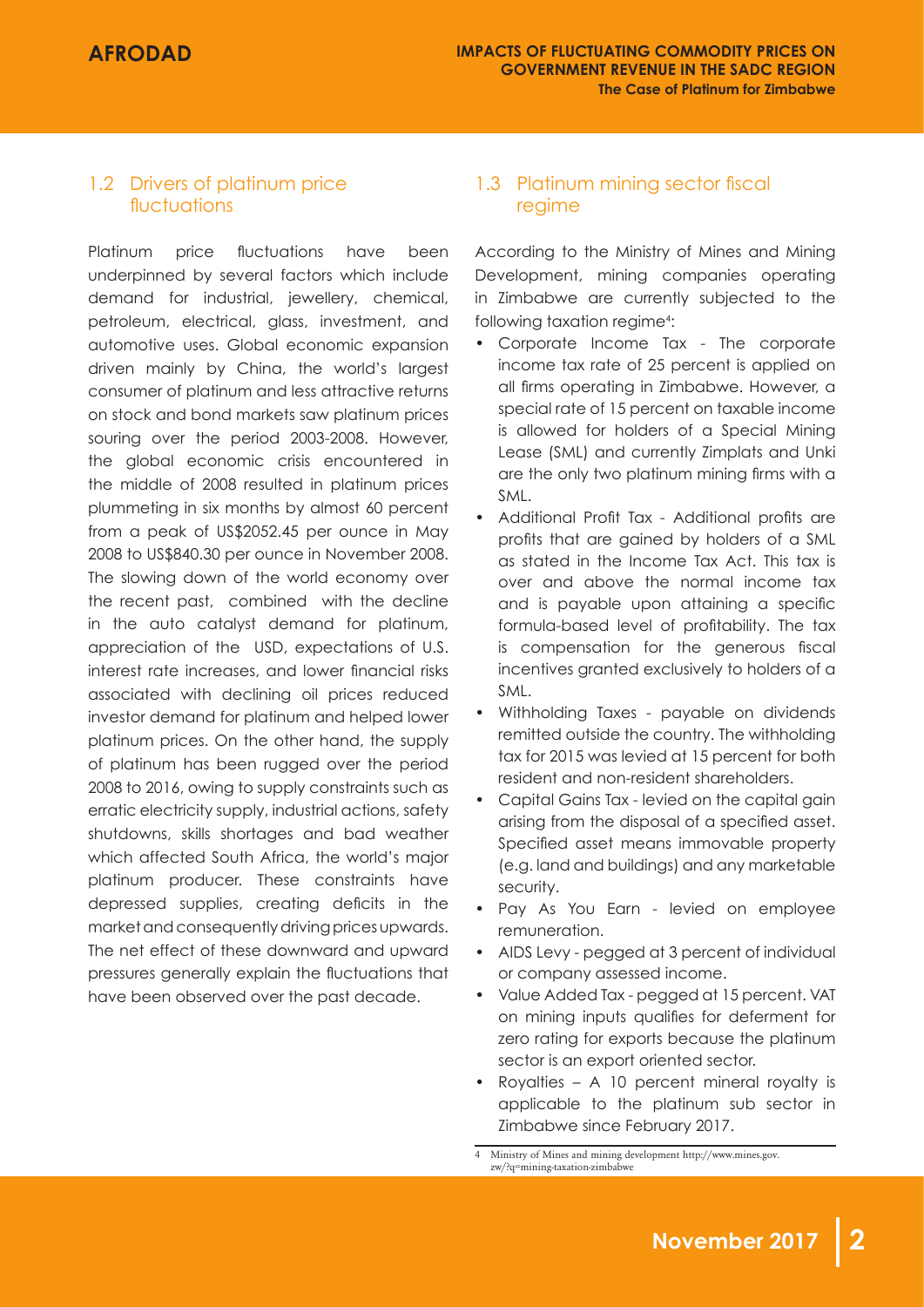Several government agencies, including local authorities are involved in the collection of mineral revenue and these include Zimbabwe Revenue Authority (ZIMRA), Environmental Management Agency (EMA), Ministry of Mines and Mining Development (MMMD), Zimbabwe Mining Development Corporation (ZMDC) and Minerals Marketing Corporation of Zimbabwe (MMCZ).

### 1.4 Platinum exports as a proportion of total exports and total output

PGMs account for 32.25 percent of Zimbabwe's mineral production values and about 18 percent of the country's merchandise exports. Platinum exports as a proportion of total exports grew steadily between 2009 and 2011, only to take a sharp dive in 2012 and have not fully recovered (Figure 1). The reduction in exports had an impact on royalties, which are a fixed proportion of exports revenue.



#### **Figure 1: Platinum exports as a percentage of total exports**

Source: Chamber of Mines of Zimbabwe (COMZ)

The production of palladium and platinum grew at an average rate of 184 percent and 182 percent respectively between 2005 and 2016. Over the same period the production of rhodium and ruthenium also grew by 194 percent and 231 percent respectively. Prior to 2012, the production of PGM was subdued as the country went through a decade-long economic crisis which saw the country missing out on the commodity boom which started in 2003. However, production began to recover in 2012 as the mining firms responded to relatively high global commodity prices as well as increased production capacity.

Production values of the PGMs do not reflect the same pattern depicted by the volumes, generally underlining the influence of international price movements. For example, while platinum volume peaked in 2016, the value peaked in 2013 at about US\$554 million. While palladium also peaked in 2016 in terms of production volume, its value peaked in 2014 at about US\$228 million<sup>5</sup>.

### 1.5 Platinum revenue as a proportion of total government revenue

Over the period 2009 and 2014, the platinum sector paid a total of US\$ 449.33 million in taxes to government (less VAT refunds) in the form of royalties, taxes on income and profits, VAT and customs duties. The total amount paid constituted an average of 2.6 percent of government tax revenue during the same period. The platinum sector contribution to total government revenue rose from 2.55 percent in 2009 to 3.21 percent in 2014 buoyed by the increase in mineral royalties, corporate tax and PAYE contribution (Figure 2). On the other hand the platinum sector contribution to government revenue was weighed down by VAT refunds on local purchases, because of the destination principle, which sees VAT charged on local purchases being refunded. VAT refunds on local purchases by the platinum sector rose from US\$8.34 million in 2009 to US\$48.07 million and

<sup>5</sup> Chamber of Mines of Zimbabwe (COMZ)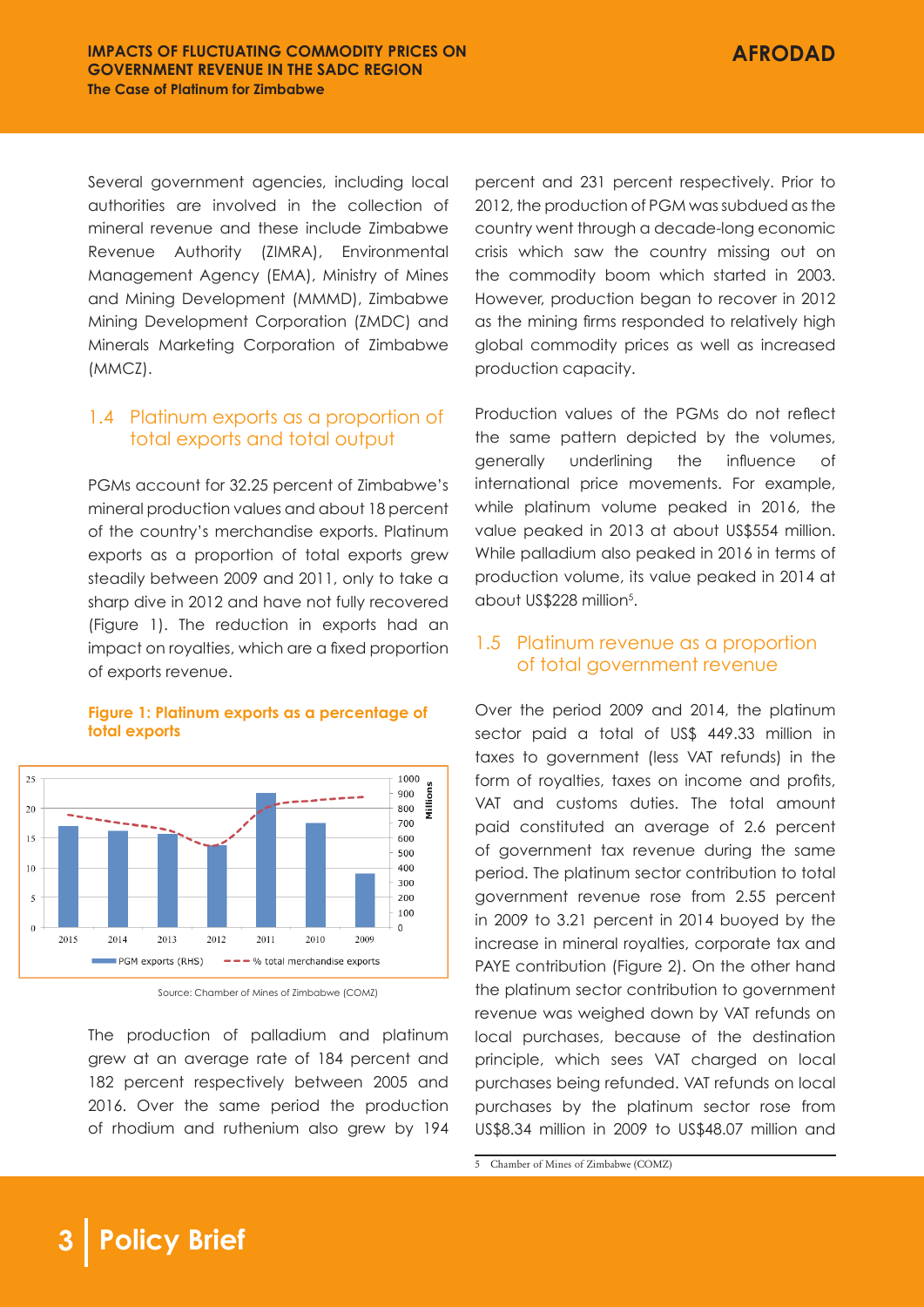US\$37.63 million in 2013 and 2014 respectively (Figure 2). The rise in VAT refunds in platinum sector between 2009 and 2014 was mainly due to the changes in procurement policies and investment decisions by the mining firms.

#### **Figure 2: Trend in the Platinum Sector contribution towards government revenue (2009-2014)**



Source: Ministry of Finance and Economic Development

A comparison of contribution to government revenue by mineral shows that platinum is the largest contributor followed by gold. Between 2010 and 2014, platinum contributed almost three times the value contributed by gold. This is because platinum mining is highly formalised, characterized by large firms who in addition to paying royalties, also contribute towards PAYE and corporate taxes unlike gold mining which is dominated by artisanal miners who contribute less to the fiscus due to high informalisation.

### 1.6 Contribution to mining sector employment

The platinum sector is capital intensive as it is highly mechanized, thus it accounts for a small proportion of the total employment in the mining and quarrying industry as well as the non-agricultural employment in Zimbabwe. However, it contributes significantly to total mining sector employment, contributing between 19 percent and 28 percent of total mining sector employment between 2011 and 2015. The table below shows the employment levels in the platinum sector.

#### **Table 1: Employment Levels in the Platinum Sector**

|                   | 2010   | 2011   | 2012   | 2013   | 2014   | 2015   |
|-------------------|--------|--------|--------|--------|--------|--------|
| <b>ZimPlats</b>   | 3,680  | 5,367  | 9,203  | 5,704  | 6,074  | 5,819  |
| Mimosa            | 1,802  | 1,796  | 1,771  | 1,682  | 1,550  | 1,406  |
| <b>Unki</b>       |        | 952    | 1,150  | 1,232  | 1,246  | 1,242  |
| <b>Platinum</b>   |        |        |        |        |        |        |
| <b>Mine</b>       |        |        |        |        |        |        |
| Total             | 5,482  | 8,115  | 12,124 | 7,386  | 7,624  | 8,467  |
| <b>Total</b>      | 36,100 | 42,100 | 43,000 | 39,800 | 39,200 | 36,800 |
| <b>Employment</b> |        |        |        |        |        |        |
| in the Mining     |        |        |        |        |        |        |
| <b>Sector</b>     |        |        |        |        |        |        |
| Percent           | 15.19  | 19.28  | 28.20  | 18.56  | 19.45  | 23.01  |
| Contribution      |        |        |        |        |        |        |
| of platinum       |        |        |        |        |        |        |
| to mining         |        |        |        |        |        |        |
| sector            |        |        |        |        |        |        |
| employment        |        |        |        |        |        |        |

Source: Companies Annual Reports, ZIMSTAT

# **2. Macroeconomic implications of platinum price fluctuations**

### 2.1 Impact of platinum price fluctuations on government revenues

In Zimbabwe the impact of platinum price fluctuations on government tax revenues tends to be muted because the contribution of platinum to total tax revenue is small, less than 3.5 percent of total tax revenue. In addition, platinum mining companies have adjusted their procurement policies to effectively exploit VAT refunds on local procurement, thus effectively reducing tax revenue due to the government.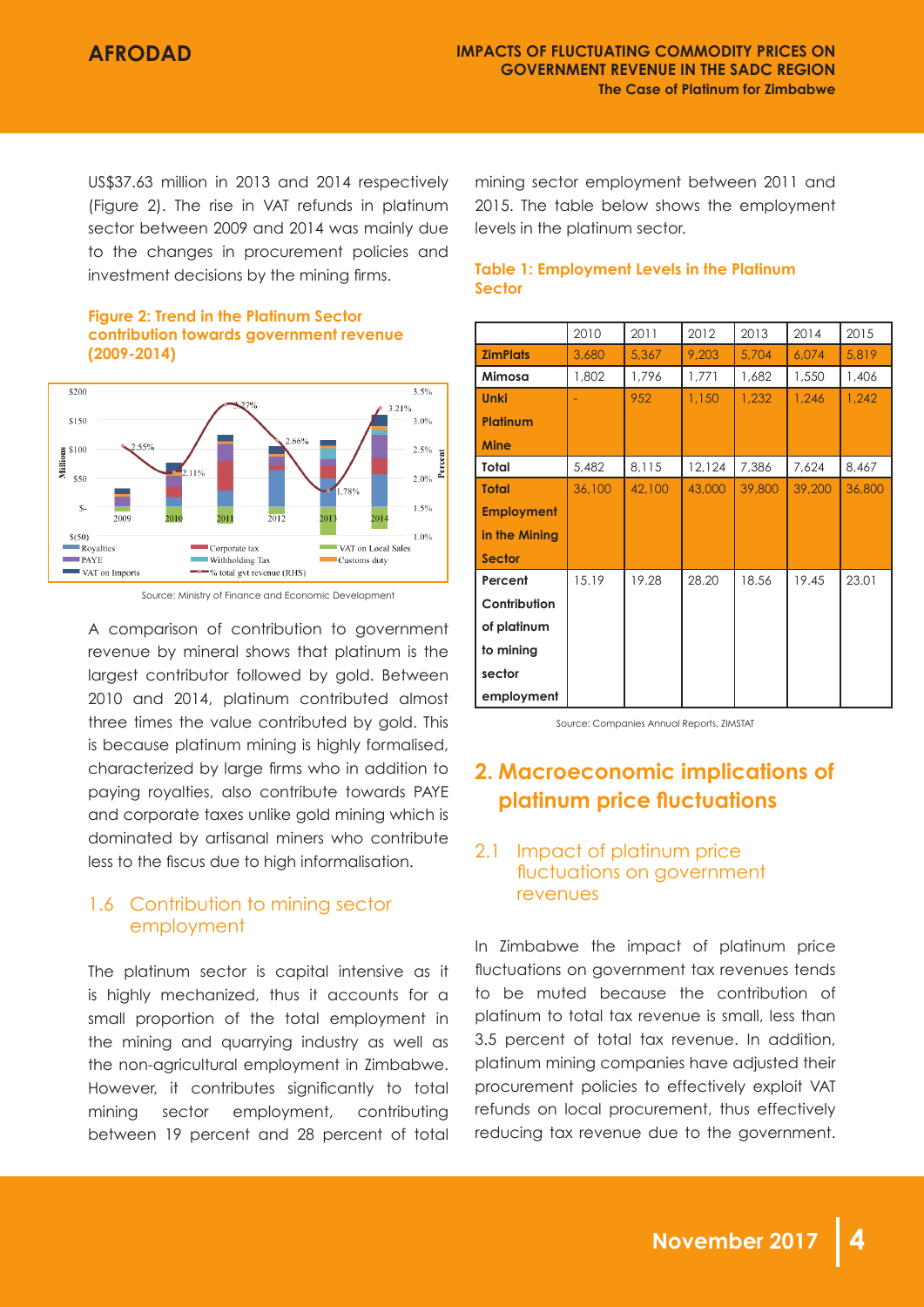The other reason for the low contribution to total government revenue is that platinum produced in Zimbabwe is not fully processed, hence fetches less on the market.

A look at monthly trends between the international platinum prices and total government revenue, total tax revenue (after removing non-tax revenues from total government revenue) and total corporate tax revenue for government illustrates the relationship (Figure 3). The downward trend in platinum prices does not appear to be related at all to the upward trend that is observed in the other three government revenue categories. This is also confirmed by the correlation co-efficient between platinum prices and these revenue categories which stands at -0.39, -0.41 and -0.11 for total revenue, tax revenue and corporate tax revenue respectively. The negative correlation (even though it is low) mostly reflects the various changes made by government to increase tax revenues as the mining revenue was declining, which increased taxes collected despite the falling revenues.

#### **Figure 3: Monthly trend movements in platinum prices (US\$/ounce), total government revenue, total tax revenue, corporate tax revenue (US\$)**



Source: Ministry of Finance and Economic Development, Chamber of Mines Zimbabwe and World Bank commodity prices database

Since June 2012, there appears to be a general decline in royalties as platinum prices are declining, even though the relationship between the two is not quite similar (Figure 4). The correlation co-efficient between platinum price movements and royalties is only about 0.08, which is not very pronounced. However, there is a weak positive correlation between the two.

#### **Figure 4: Monthly trends for platinum prices and total mining royalties**



Source: Ministry of Finance and Economic Development, Chamber of Mines Zimbabwe and World Bank commodity prices database

Econometric estimation of the impact of platinum price on tax revenue using the ARDL model shows that platinum price does not influence government revenue in the short-run, but its volatility negatively affects government revenue in the short-run with lags. Specifically, an increase in platinum price volatility of 1 percent is associated with a 0.274 percent decline in the tax revenue (expressed as a percentage of Gross Domestic Product (GDP)) a year later after the increase in volatility, and a 0.158 percent decline two years later. However, in the long-run, platinum price volatility does not have a statistically significant impact on tax revenue collections, while platinum price has a significant negative impact of 0.789 percent on tax revenue as a percentage of GDP.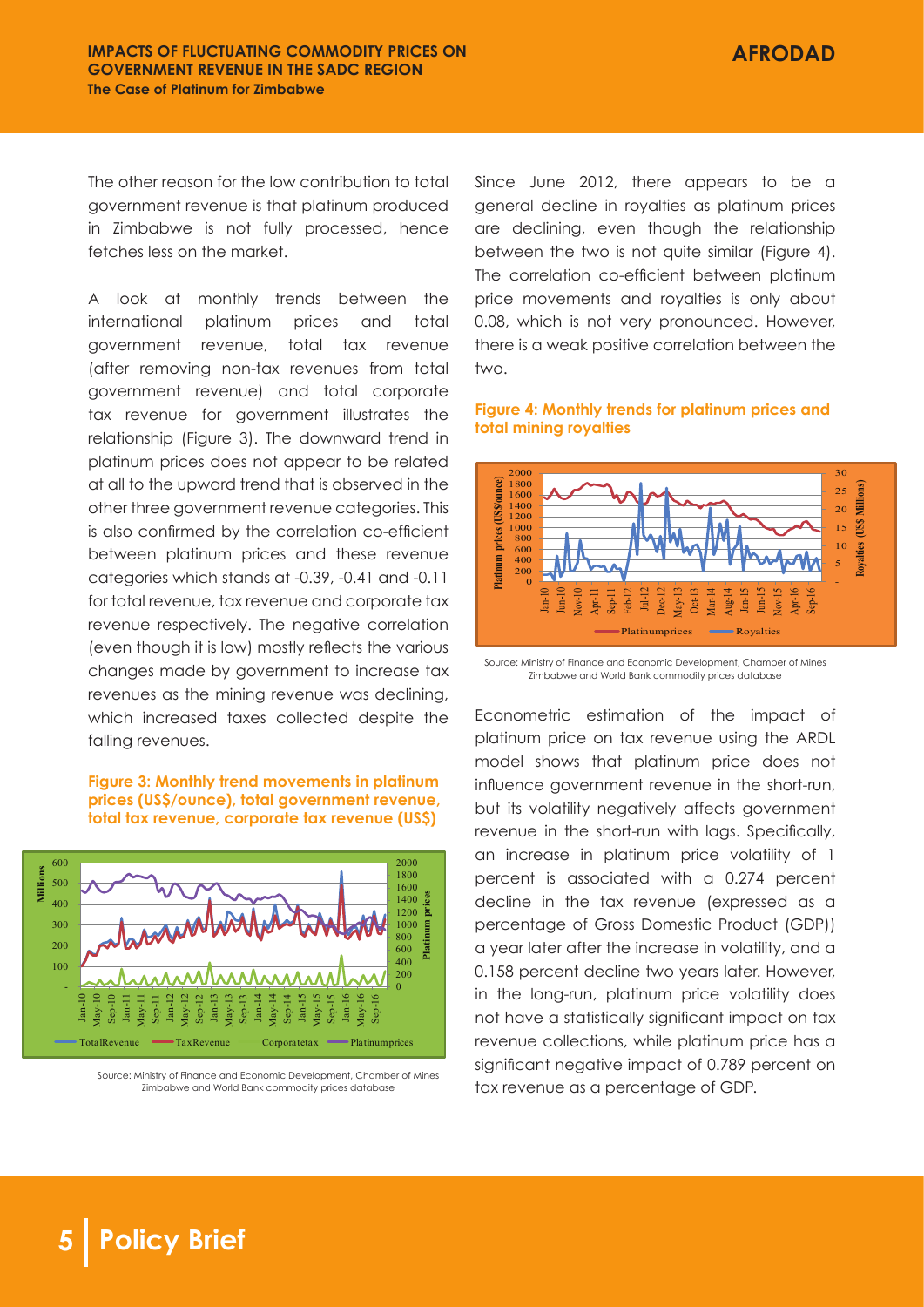### 2.2 Impact of platinum price fluctuations on economic growth

In the short-run, an increase in platinum prices has a negative impact on economic development, thus appearing to confirm the existence of a natural resource curse hypothesis with respect to platinum in Zimbabwe6 . In the long-run, the prices have also had a negative effect of economic growth of -0.587 percent. Platinum price volatility has a net negative impact on economic growth in the short-run, while it is positive in the long-run.

### 2.3 Impact on social investment

Platinum price has no significant impact on government social investment in the short-run, but its price volatility has a negative and statistically significant impact on social investment. When price volatility increases by 1 percent, the share of social investment in total expenditure declines by 0.091 percent in the same period. However, in the long-run, price volatility impacts negatively on social investment, with an increase in volatility by 1 percent leading to a decline in the share of social investment by 0.180 percent. On the contrary, platinum price growth rate has a positive and statistically significant impact on social investment in the long-run, with a 1 percent increase in platinum price associated with a 0.409 percent increase in the share of social investment in total expenditure in the long-run.

## **3. Responses by government and mining firms to platinum price volatility**

### **(i) Supply management**

Supply management is a strategy where the export of raw minerals is controlled, mostly by insisting on value addition. This strategy was tried in the platinum sector in Zimbabwe through imposing a 15 percent export tax on unrefined platinum exports to force companies to process it locally. This has since been temporarily shelved after mining companies engaged government for a reprieve and submitted their plans for platinum beneficiation and value addition.

### **(ii) National revenue management**

Following the declining commodity prices, the government of Zimbabwe put in place the Sovereign Wealth Fund of Zimbabwe. The Sovereign Wealth Fund of Zimbabwe Act [Chapter 22:20] (No.7 of 2014) was gazetted on 10 November 2014. However, the fund has not been fully operationalised and structures are still being put in place.

#### **(iii) Market-based price risk management**

Platinum mining firms mostly employ cost management strategies in response to price fluctuations. One of the strategies to cut costs has been to lobby government through the Chamber of Mines as well as through different forums to institute reforms aimed at reducing the cost of doing business, including removal of bottlenecks that undermine capital, such as lack of policy clarity and inconsistencies on the indigenisation law. Other strategies employed include intensified market intelligence, cost management, cash preservation initiatives

<sup>6</sup> The natural resource curse hypothesis is said to hold when growth in commodity prices has not contributed to the economic development of resource-rich countries, especially those countries with weaker institutions, poor fiscal management, poor public investment management, weak governance institutions and low financial sector development among others.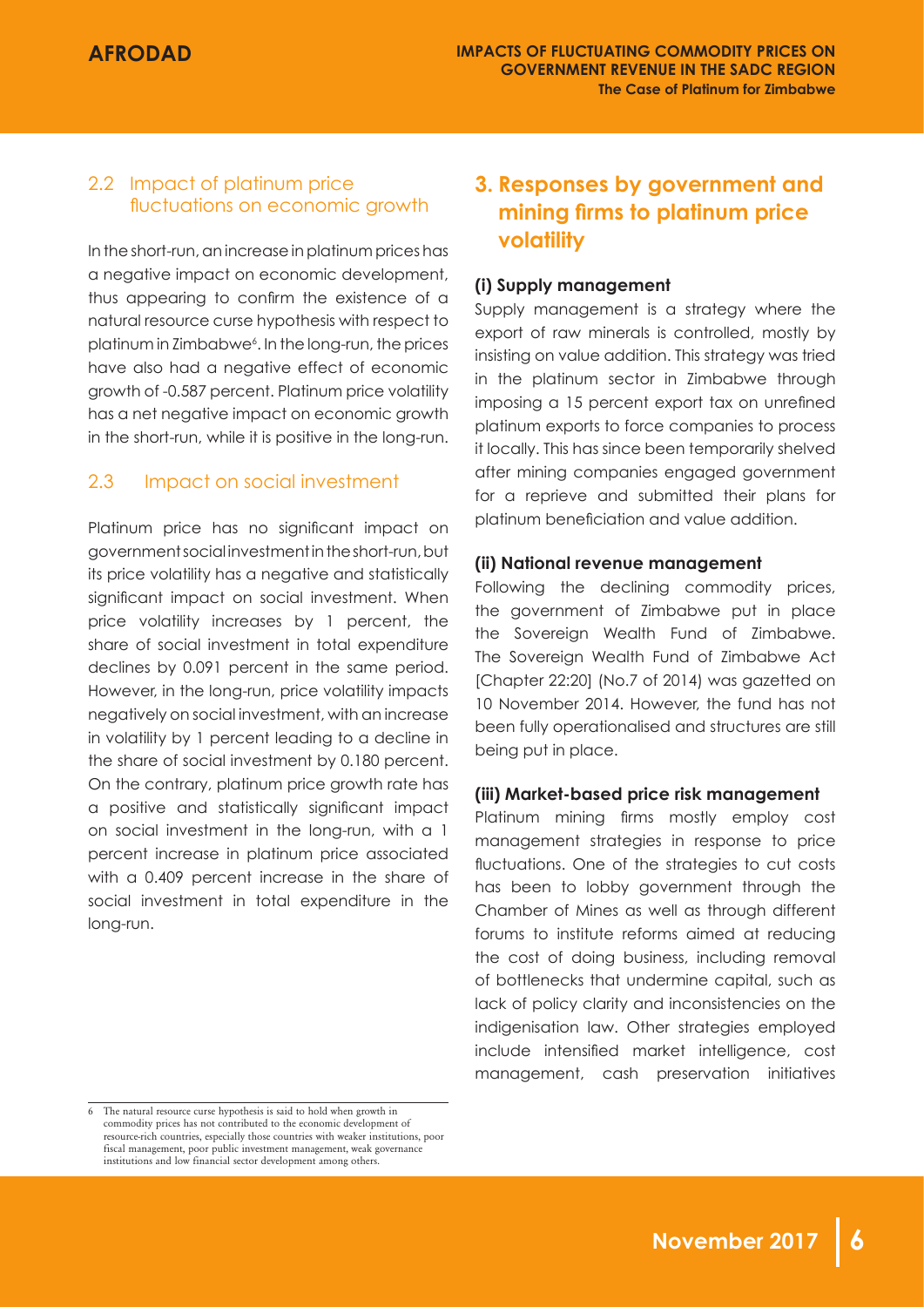to deal with the lower prices, postponement of dividend declaration and undertaking comprehensive review and restructuring of business to reduce unprofitable mining, reduce overheads, improve capital efficiency and limit the volume of loss-making.

### 3.2 Policy challenges with price fluctuations

There are two main policy challenges that Zimbabwe is facing with respect to dealing with fluctuating platinum prices. The first is designing a proper mining taxation regime. The challenge is to establish an appropriate royalty system that ensures that the economy realises optimal revenues during both boom and bust periods. Currently, Zimbabwe uses an ad valorem based tax system which is not optimal since it is based on export values which are affected by price fluctuations and can also result in lower revenues if transfer pricing by the mining companies and their sister companies in South Africa takes place. A hybrid royalty system, incorporating both the unit based method and value based method would achieve better results in the platinum sector.

The second relates to the lack of an effective beneficiation policy. An attempt to tax exports of raw commodities failed to work as mining houses complained of losses. Minerals beneficiation in Zimbabwe is mainly being pushed through mining sector policies rather than through the industrial policy as the case in Japan and China. This current approach to beneficiation policy is inefficient and ineffective as the incumbent mining firms have mining expertise but do not have the requisite technical capacity to beneficiate the mineral. Therefore, policy needs to identify beneficiation as a secondary industry which needs not necessarily be undertaken by the mining firms but through investment and other policy incentives to attract the development of a beneficiation industry where any player can participate.

### **4. Recommendations**

### **(i) Domesticate the AMV, which has guidelines for effective mining regime systems**

Zimbabwe needs to undertake mining sector regime reforms by developing a country mining vision (CMV) that domesticates the Africa Mining Vision (AMV). Specific strategies which Zimbabwe needs to adopt as a way of ensuring that it realises maximum benefits from mineral resources include those that are captured by the 'Action Plan to Implement the AMV'. Zimbabwe needs to enhance the share of mineral revenue accruing to the fiscus through: improving national capacity to physically audit mineral production and exports; reviewing mineral regimes in terms of optimising revenues; build capacity and enhancing skills of officials in negotiating fiscal issues and effectively monitoring compliance with taxation laws; negotiating or renegotiating contracts to optimize revenues and to ensure fiscal space and responsiveness to mineral windfalls; develop systems to evaluate components of tax regimes for leakages, losses and tax avoidance & evasion (e.g. transfer pricing); and reviewing terms of double taxation agreements and bilateral investment treaties (BITs) with host countries of mining companies.

Zimbabwe should also improve management and use of mineral revenue through: fully operationalising strategies for investing mineral rents into sovereign wealth funds including stabilization funds and infrastructure funds;